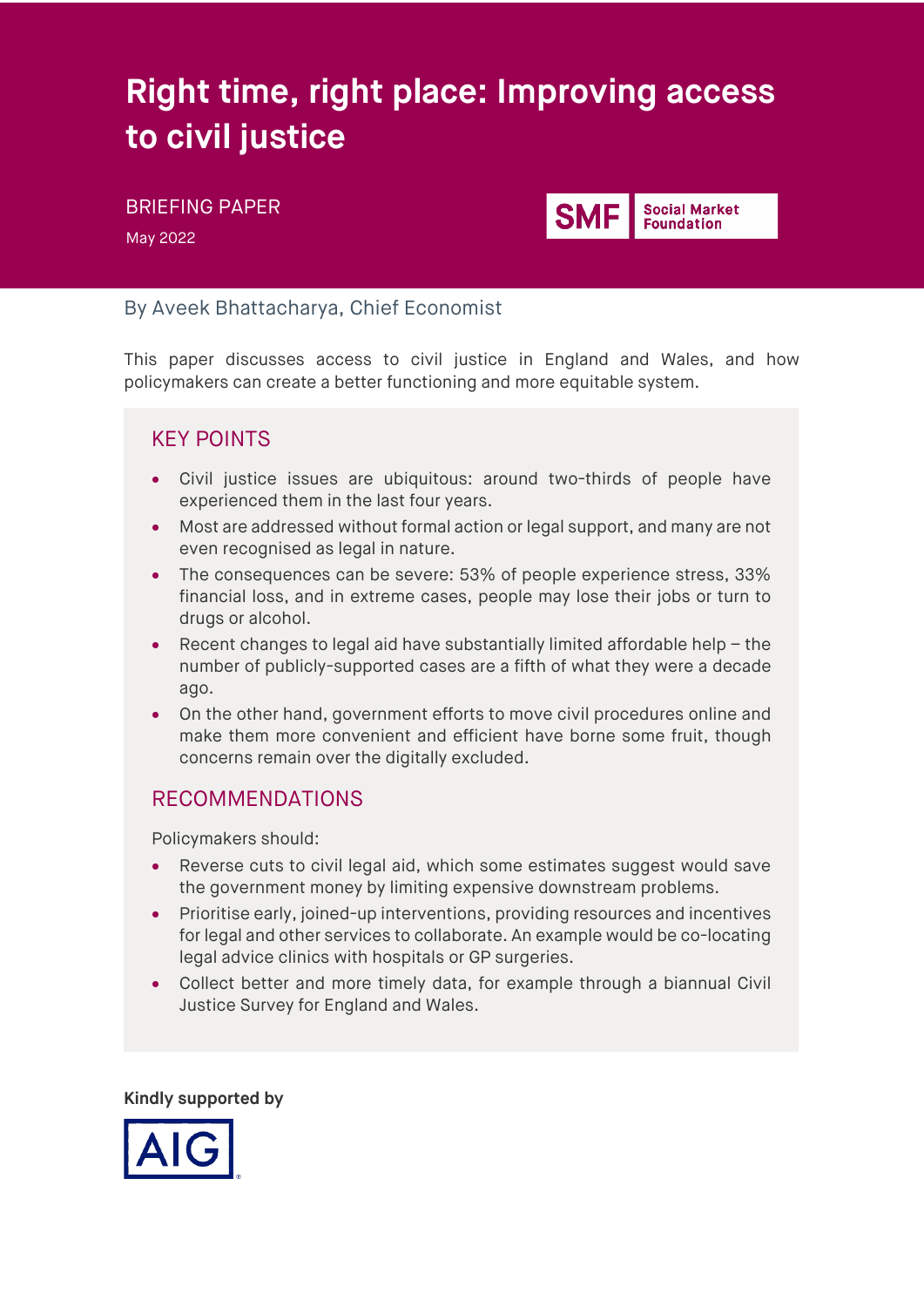## FOREWORD FROM THE SPONSOR

In recent years, civil rights and social justice protests highlighting injustices have served as a catalyst for change, sparking important conversations about race, discrimination and social inequalities globally. Around the world, one of the most significant systemic barriers to social justice is the mistreatment of certain groups within legal systems.

Research into the ways women, ethnic minorities and low-income people experience justice reveals a broken system. These groups do not receive equal treatment or obtain equitable outcomes when compared to White people, high-income individuals, or men. This is unacceptable.

In England and Wales, for example, over half the women in prison report having suffered domestic violence, with 53% of women reporting having experienced emotional, physical, or sexual abuse as a child. Low-income individuals are more likely to end up in court and more likely to be convicted. Ethnic minorities are more likely to be charged, convicted, and imprisoned than white people. The UK population is 16% ethnic minority, but ethnic minorities make up 22% of people arrested and 27% of people in prison. These figures point to a criminal justice system that is not delivering equal justice for all.

AIG is committed to making a positive difference in the communities where our employees live, work and serve our customers by supporting organizations that help create a more resilient future for individuals, families and communities. AIG's commitment to criminal and social justice reform is a central part of our global corporate citizenship agenda and a key pillar of our Pro Bono Program.

Racial and social injustices continue to plague societies. A more equitable future requires a commitment to action from governments, businesses and society as a whole. AIG's pro bono support for social justice causes will enable us to make a meaningful difference in the lives of those most in need of legal and related support.

This is why we are delighted to be working with the highly respected Social Market Foundation (SMF) on this series of events and publications. We are also excited to be supporting the work of the three NGOs who are partnering with SMF on this series – the Centre for Women's Justice, EQUAL and LawWorks. By convening far-reaching conversations about inequities in the criminal justice system and ways to remove them, SMF is making a valuable contribution to the cause of social justice in the UK.

Tackling injustice is one of the biggest challenges of our time – in the UK and across the world. Our goal is to have these discussions and the published expert reports to follow not only inform the debate, but also serve as a call to action.

#### **Lucy Fato**

Executive Vice President, General Counsel & Global Head of Communications and Government Affairs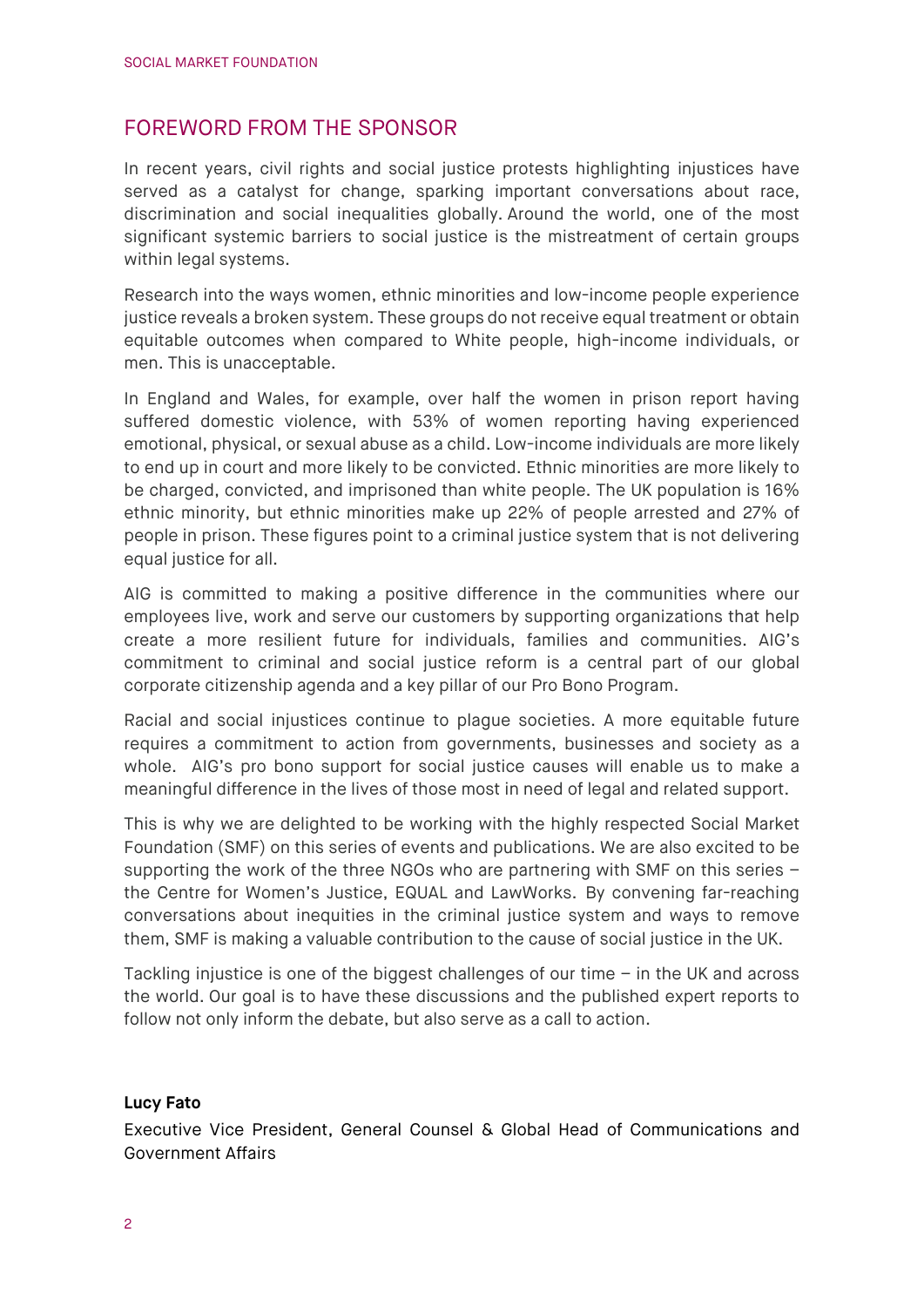# ABOUT THIS PROJECT

This briefing paper is based on a seminar organised by the Social Market Foundation in January 2022, as part of the *Justice in the Balance* project we are undertaking in partnership with AIG. The event, held under the Chatham House rule, brought together senior policymakers and experts in civil justice. The names of those who attended are private, but participants included senior MPs. While this paper anonymously reports some of the views expressed by seminar participants, the conclusions and recommendations made here are those of the SMF author's alone.

# CIVIL JUSTICE AND WHY IT MATTERS

#### **Civil justice issues are ubiquitous**

Civil justice is less attention-grabbing than criminal justice, and as a consequence receives less focus from policymakers and the media. But it would be a mistake to overlook it. Issues of civil justice are extremely common, and can be deeply damaging to those that face them. There is also good reason to think they have been made worse by recent policy decisions, necessitating better and more effective support going forward.

Civil justice problems can arise from a wide array of everyday disputes. The Ministry of Justice's (MoJ) Legal Problem and Resolution Survey<sup>[1](#page-13-0)</sup> outl[i](#page-2-0)nes 11 types of issue<sup>:</sup>:

- Problems with purchasing goods or services e.g. faulty goods, services not delivered as promised
- Problems with neighbours' anti-social behaviour
- Money problems e.g. recovering money owed, financial mis-selling
- Debt issues
- Problems with rented accommodation e.g. rent arrears
- Accidents or negligence
- Problems with owning or buying property e.g. planning permission, mortgage arrears
- Family problems arising from relationship breakdown e.g. division of property. contact with children
- Employment problems e.g. unfair dismissal, workplace discrimination
- Disputes over state benefits
- Problems with state education e.g. appeals over school places, access to special needs provision

A more recent survey on legal needs commissioned by the Legal Services Board and Law Society has a more granular list of 34 issues across eight categories.<sup>[2](#page-13-1)</sup>

According to the MoJ's analysis, 32% of adults experienced a civil justice issue in the last 18 months. The Legal Services Board and Law Society estimate 64% had such a

<span id="page-2-0"></span><sup>i</sup> The last three are technically administrative justice issues, but are grouped with civil justice issues.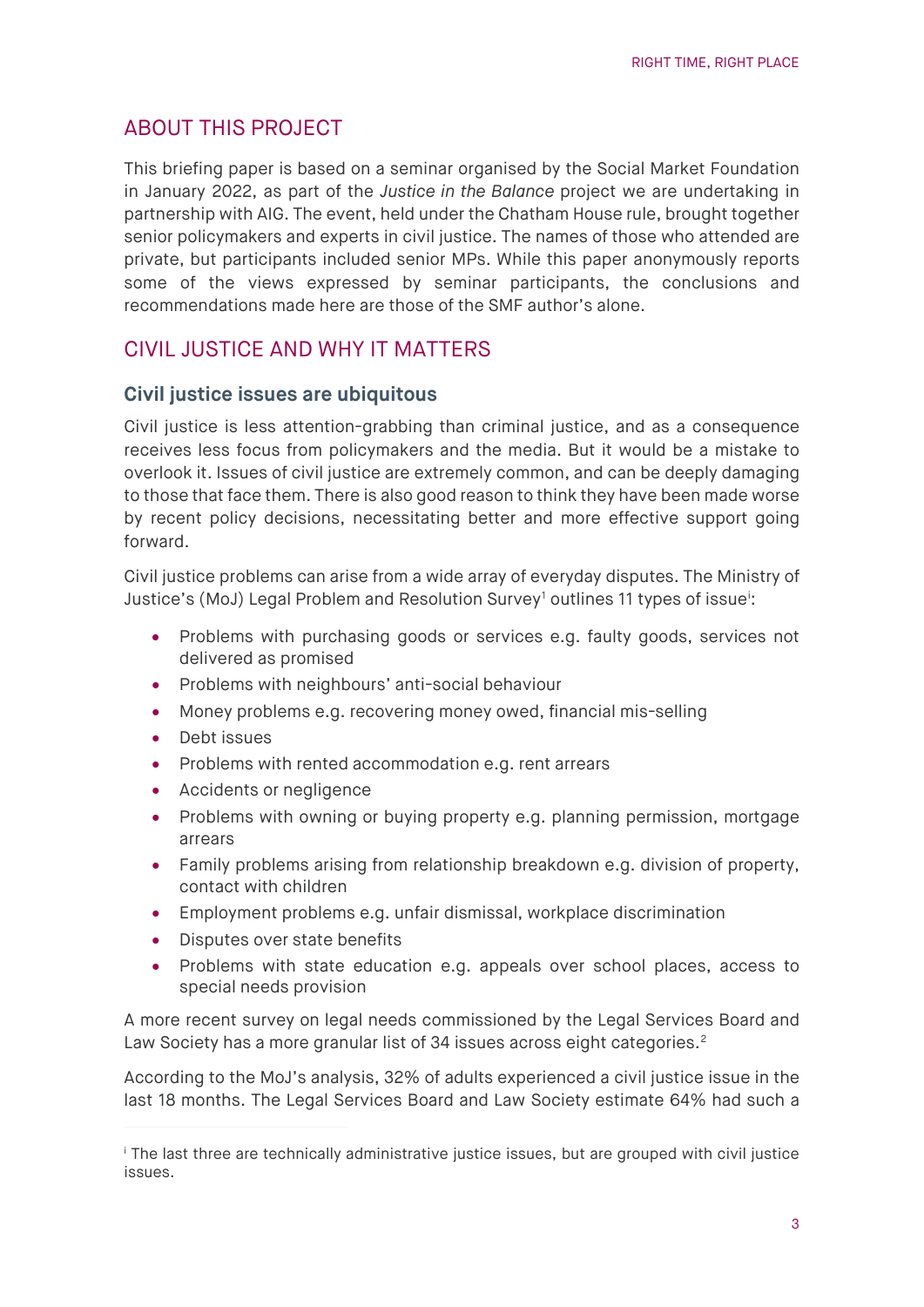problem in the last four years. These two numbers could be consistent with one another – the MoJ survey asks people to look back on a shorter period of time, only 18 months as opposed to 48. However, the differences could also be due to question wording (the precise issues respondents were prompted with), or could reflect a genuine increase between the MoJ survey in 2014/15 and the Legal Services Board/Law Society survey in 2019.

In any case, what is abundantly clear is that civil justice issues are extremely common. [Figure 1](#page-3-0) shows the most prevalent civil justice issues. In both surveys, issues with purchasing goods and services and disputes with neighbours appeared most frequently, but there is a very long tail of significant problems.

#### <span id="page-3-0"></span>**Figure 1: Proportion of adults in England and Wales that have experienced legal issue in the last four years – most common issues, 2019**



*Source: Legal Services Board/Law Society[, Legal needs of Individuals in England and Wales](https://legalservicesboard.org.uk/wp-content/uploads/2020/01/Legal-Needs-of-Individuals-Technical-Report-Final-January-2020.pdf)*

The relationship between civil justice problems and socio-economic disadvantage is not clear-cut. The MoJ found no correlation with income, whereas the Legal Services Board/Law Society found in fact that richer and better educated people are *more* likely to have issues with the civil justice system. $3$  What does seem to be the case, though, is that civil justice problems have a tendency to cluster: the MoJ survey found that 50% of people with a civil justice problem in the last 18 months had more than one, and that 22% had at least four.[4](#page-13-3)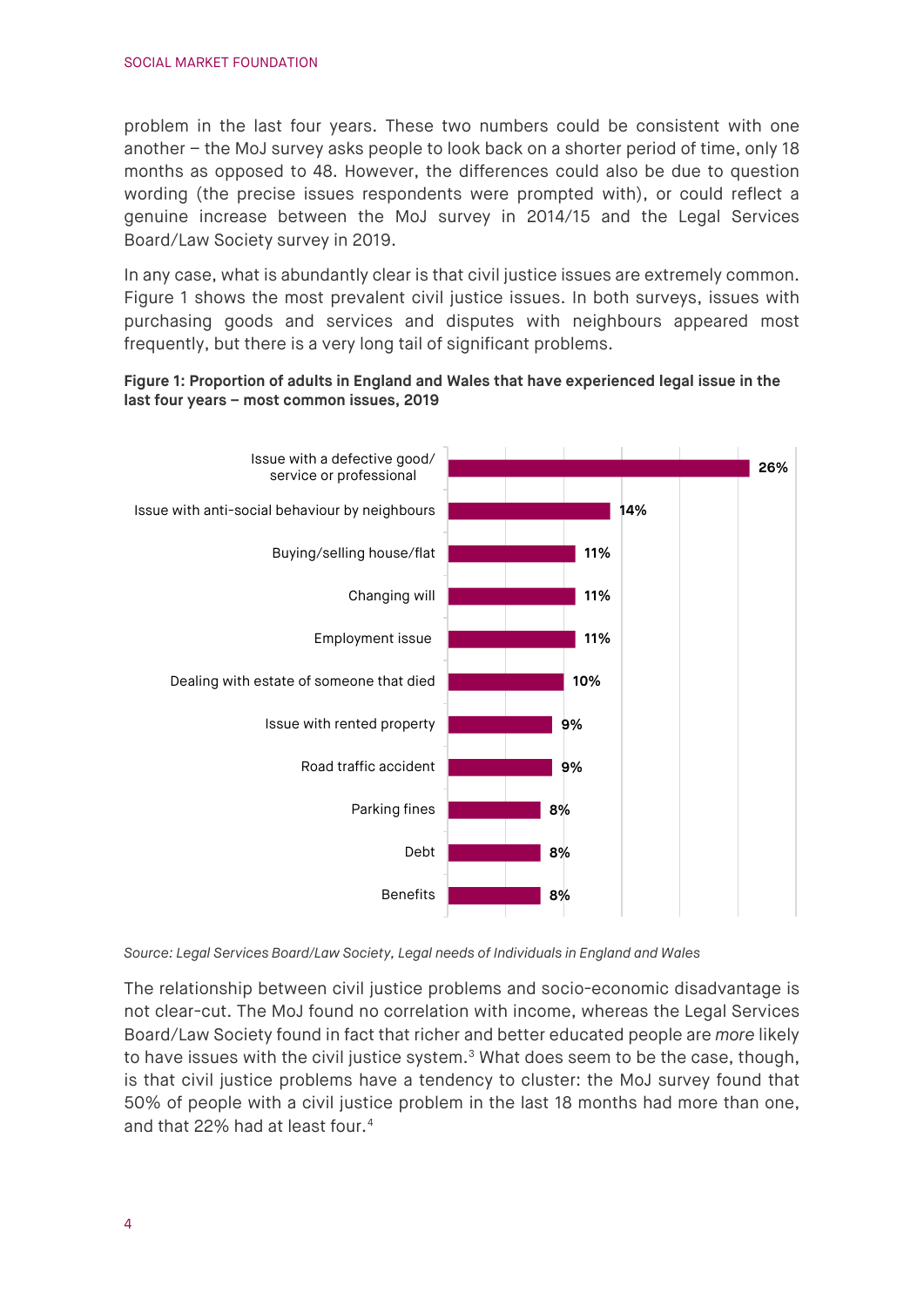At the same time, there are certain vulnerable groups that are more prone to civil legal problems. The MoJ report that 55% of lone parents, 46% of benefits recipients, and 40% of people with a longstanding illness or disability had such issues, which likely reflects their greater chances of being embroiled in legal issues around family breakdown, education, or welfare.



**Figure 2: Proportion to have experienced legal issue in the last 18 months, 2014/15**

*Dashed line represents overall average*

*Source: Ministry of Justice[, Key Findings from the Legal Problem and Resolution Survey, 2014-15](https://assets.publishing.service.gov.uk/government/uploads/system/uploads/attachment_data/file/596491/key-findings-from-legal-problem-resolution-survey-2014-to-2015.pdf)*

#### **Most are addressed without formal or legal support**

It is very common for people facing civil justice problems not even to recognise them as a legal issue. According to the Legal Services Board/Law Society survey, only 16% of people who faced a contentious civil justice issue described it in legal terms, being far more likely to see it as an economic, financial, or private matter rather than something relevant to the justice system.



**Figure 3: Proportion of people who describe their contentious legal issue as the following**

*Source: Legal Services Board/Law Society, [Legal needs of Individuals in England and Wales](https://legalservicesboard.org.uk/wp-content/uploads/2020/01/Legal-Needs-of-Individuals-Technical-Report-Final-January-2020.pdf)*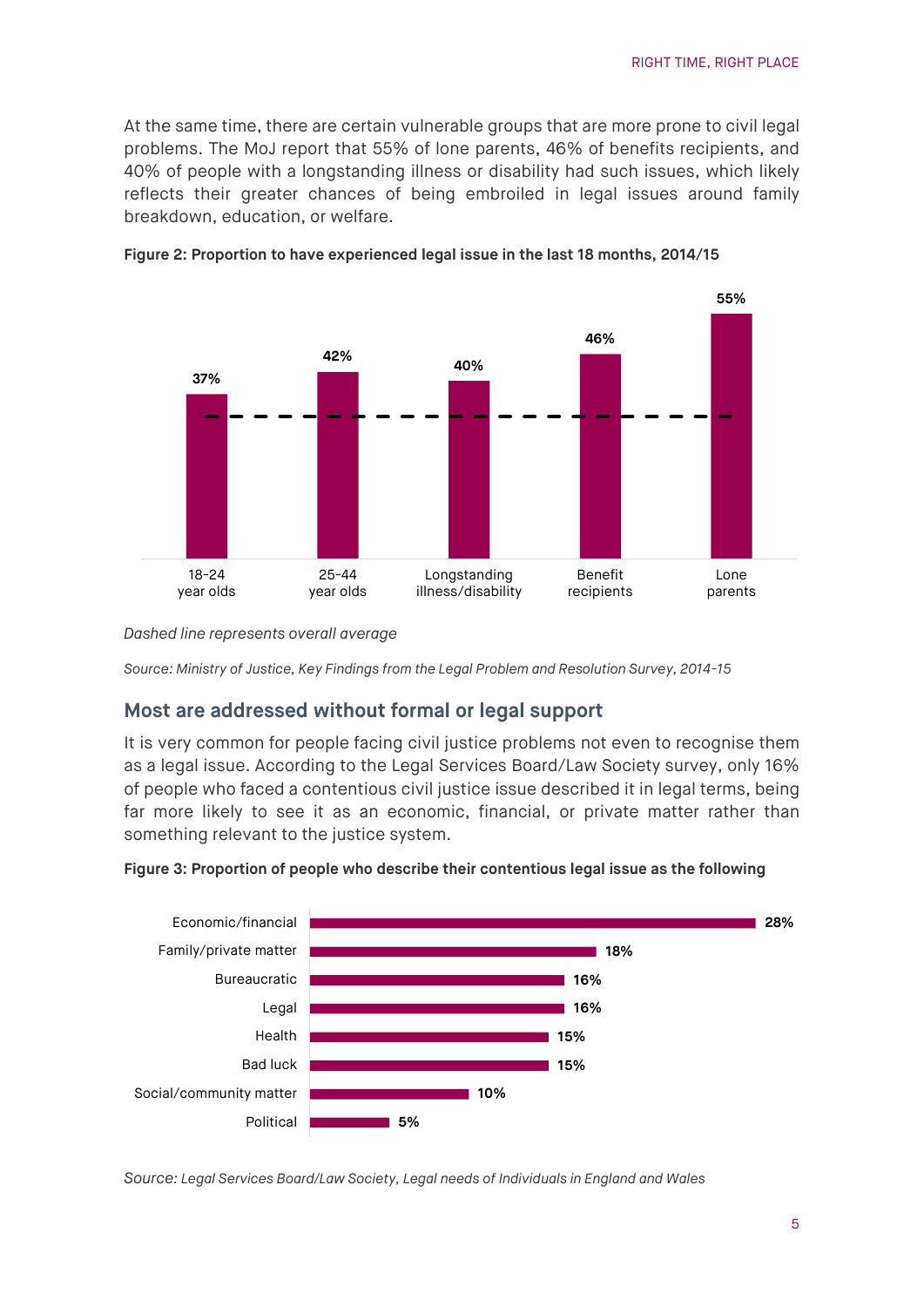Moreover, formal help and legal representation is (understandably) seen as extremely costly. 91% of people believe that lawyers are too expensive for most people to use when it comes to civil justice issues.<sup>[5](#page-13-4)</sup>

Taken together, the failure to conceive of civil justice issues as legal problems, and the inability or unwillingness to pay the high cost of professional help mean that most people muddle through without formal resolution or legal support. According to the MoJ, 52% of people facing civil justice problems engaged in 'self-help'.



**Figure 4: Most formal resolution strategy used to resolve legal problem, 2014/15** 

*Source: Ministry of Justice[, Key Findings from the Legal Problem and Resolution Survey, 2014-15](https://assets.publishing.service.gov.uk/government/uploads/system/uploads/attachment_data/file/596491/key-findings-from-legal-problem-resolution-survey-2014-to-2015.pdf)*

Those that do seek assistance often go to non-expert. The Legal Services Board/Law Society survey found that 36% sought support from family and friends, 22% a solicitor and a substantial 14% went to see a doctor for help (particularly for injury and employment issues, but also those related to financial and benefit disputes).

#### **The personal and societal consequences can be severe**

<span id="page-5-0"></span>Dealing with a civil justice issue can be deeply difficult and unpleasant. As [Figure 5](#page-5-0) shows, in around half of cases, people find the experience stressful, and around one in three are financially worse off as a result. A significant minority  $-$  around a fifth  $-$  say that it damages their physical health. Family breakdown, harassment, threats, and assault are all significant risks associated with civil justice problems as well.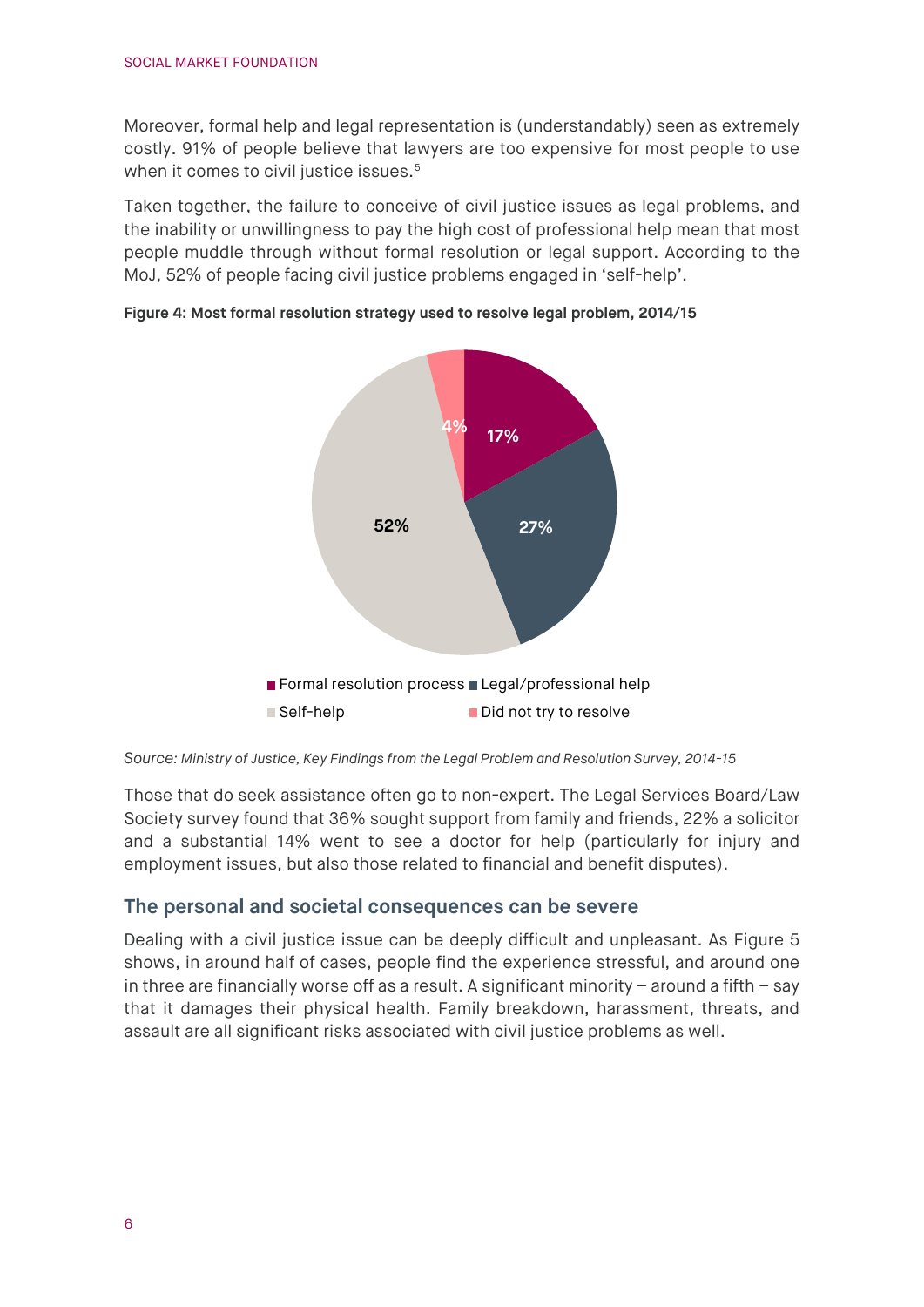**Figure 5: Proportion of people who had the following experience as a result of a contentious legal issue**



*Source: Legal Services Board/Law Society, Legal needs [of Individuals in England and Wales](https://legalservicesboard.org.uk/wp-content/uploads/2020/01/Legal-Needs-of-Individuals-Technical-Report-Final-January-2020.pdf)*

For some, the implications can be very dramatic indeed. In the Legal Services Board/Law Society survey, 7% said they had lost their jobs and 4% had problems with drinking or drugs as a result of their civil justice issue(s). In the Ministry of Justice's survey, 1% said they had become homeless.<sup>[6](#page-13-5)</sup>

The adverse consequences of civil justice issues extend beyond the individuals concerned. Creditors struggle to get their money back. Employers have less healthy, focused, and productive workers. There are costs to the exchequer – for example, the burden on the health service of mental and physical health problems suffered in the course of civil justice processes, or the cost of benefit payments resulting from unemployment or housing issues.

These sorts of negative experiences fuel scepticism and disenchantment towards the justice system as a whole. 59% of people say that civil justice issues are not usually resolved promptly and efficiently. 71% of people believe that those with less money generally get a worse outcome when it comes to civil justice issues. $^7$  $^7$ 

## RECENT TRENDS IN CIVIL JUSTICE POLICY

#### **Fewer people qualify for legal aid, limiting their access to civil justice**

The availability of support to help people through civil justice issues has been significantly curtailed as a result of the Legal Aid, Sentencing and Punishment of Offenders Act 2013 (LASPO). This involved several reforms. First, many areas of law were largely removed from the scope of legal aid and so no longer receive public support. These include private family, employment, welfare benefits, housing, clinical negligence, and non-asylum immigration law matters. Moreover, in those areas that did remain, means-tests were made stricter. Those on benefits are no longer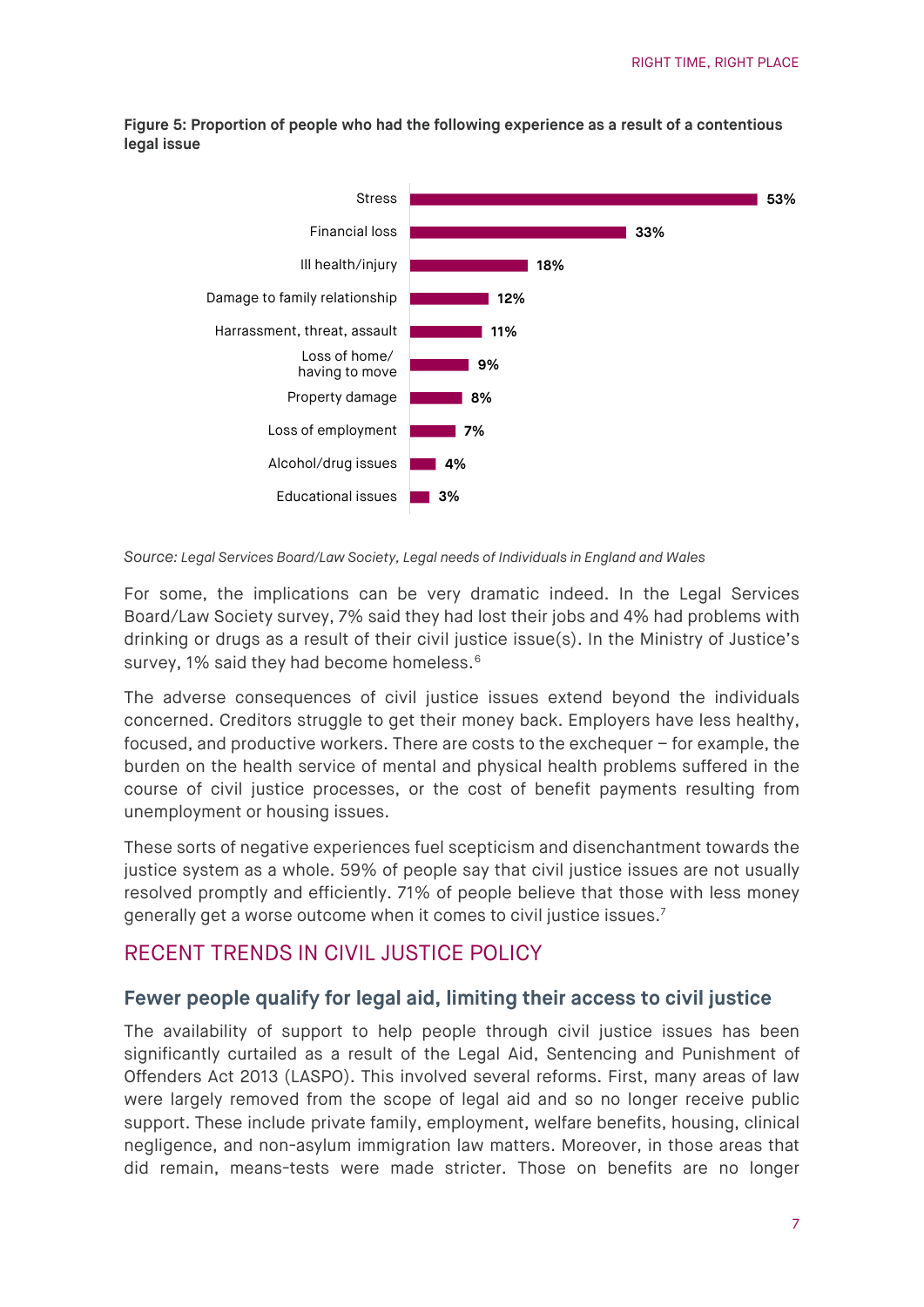automatically eligible for legal aid, and limits on the maximum income or capital a person needs to qualify were lowered. [8](#page-13-7)

Taken together, these measures represented a substantial constriction of civil legal aid, with budgets cut by 34% over the course of the 2010s. $9$  As a consequence, people's ability to access formal legal representation has been severely limited. Moreover, funding has also been cut for 'legal help' – initial advice, assistance, casework support, or mediation that need not be provided by trained lawyers. Such legal help is an essential part of the civil justice system that relied upon legal aid contracts. For example, Citizens Advice Bureaux estimates that it lost £19 million funding as a result of the changes. $10$ 



<span id="page-7-0"></span>**Figure 6: Legal help and controlled legal representation matters started** 

[Figure](#page-7-0) 6 shows how the number of publicly supported legal help and representation cases has declined since the introduction of LASPO. The overall number is less than a fifth of what it was in 2011/12, with over half a million fewer taken on compared to a decade ago. The decline in family law cases has been even starker, dropping by 87% over that period. In 2011/12, over a hundred thousand welfare benefit cases were supported with legal aid. Today, there are virtually none.<sup>[11](#page-13-10)</sup>

LASPO was intended to discourage unnecessary and adversarial litigation, target legal aid better at those who need it most, deliver better value for money, and deliver cost savings.<sup>[12](#page-13-11)</sup> There can be no doubt that it has reduced government spending, at least looking narrowly at the legal aid budget – though many believe this is a false economy, leading to higher spending in other areas. However, a 2015 House of Commons Justice Committee report concluded that it had failed to achieve its other three objectives.<sup>[13](#page-13-12)</sup> A 2019 government review attempted to paint the reforms in a more positive light, though it was only able to claim "mixed success" in discouraging unnecessary

*Source: MoJ/ONS[, Legal Aid Statistics](https://legalaidtools.apps.alpha.mojanalytics.xyz/)*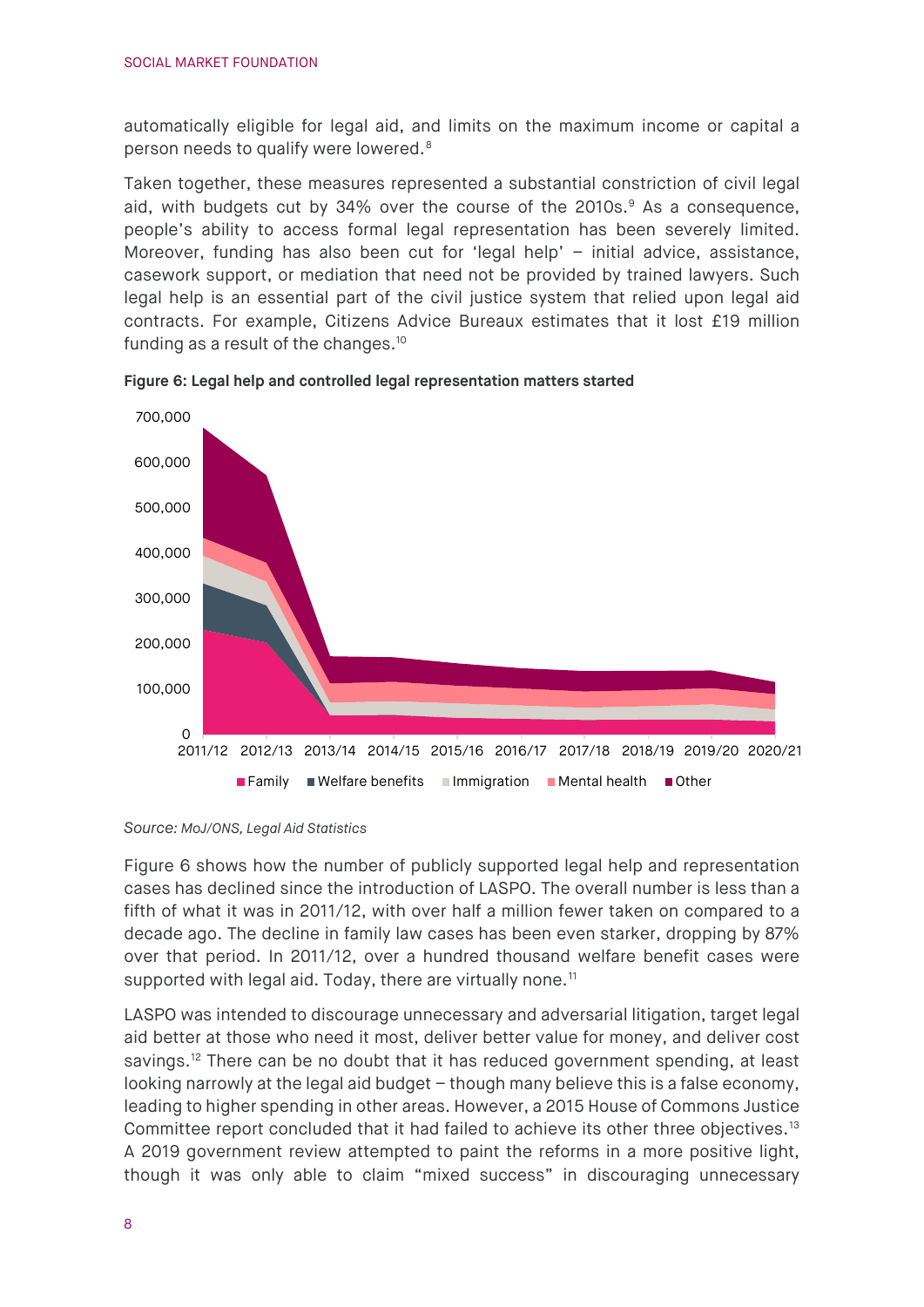litigation and its claim that value for money had improved was caveated with an admission that it is not clear how much saved costs have been transferred to other departments.[14](#page-13-13) In 2021, the Justice Committee described it as "frustrating, and yet unsurprising" that so little evident progress had been made on the issues on legal aid in the past six years – for example, the number of people unable to access legal aid, inadequate fees, more litigants defending themselves, and failure of the exceptional case funding system.[15](#page-13-14) 

#### **Digital access to justice has improved**

At the same time, recent measures have made significant progress in promoting digital civil justice. Making proceedings more convenient, user-friendly, and potentially more efficient has likely improved many people's experiences of the system. Under the HM Courts and Tribunals Service Reform Programme, over 426,000 people have made use of online services since 2018 easing pressure on courts. The Online Civil Money Claims service allows people to issue and respond to claims up to £10,000, 80% of divorce applications are made online<sup>[16](#page-13-15)</sup> and there are now online systems for probate (allocation of assets in a will), as well as appeals against Social Security and Child Support decisions.

The Government is able to point to encouraging signs of improvements as a result of these changes. The average time to settle small financial claims is five weeks under the online system, compared to 14 weeks previously.<sup>[17](#page-13-16)</sup> Online divorce applications are substantially less likely to be returned for user error, with the rate falling from 40% under the old system to less than 1%.<sup>[18](#page-13-17)</sup> User satisfaction is relatively high, with 85-95% of users offering positive assessments of their experiences.<sup>[19](#page-13-18)</sup>

However, this has raised understandable concerns about the digitally excluded and their ability to make use of such tools, especially if they are used to compensate for the decline of existing services. Proponents of digital justice suggest such fears are overblown, pointing out that over 90% of adults are internet users and that many of the remainder are 'users by proxy', able to get help from others that are more tech literate.<sup>[20](#page-13-19)</sup> On the other hand, digital exclusion is a broader concept than the matter of whether a person has basic internet access – it is also a function of a person's skills, confidence, and motivation. Over 11 million adults are believed to lack basic digital skills, and so may struggle to make the most of online resources.<sup>[21](#page-13-20)</sup> Others may have difficulties with connectivity and cost. Worse still, the digitally excluded are more likely to be drawn from vulnerable groups: older, lower income, disabled or non-native English speakers. And there are particular worries around 'highly excluded' people, such the homeless or those detained by the state.<sup>[22](#page-13-21)</sup>

## IMPLICATIONS FOR POLICY AND PRACTICE

#### **Reverse cuts to civil legal aid**

It is hard to find a public service that would not benefit from additional funds, and so it sometimes feels glib or even impractical to say that the answer to a policy problem is simply to throw money at it. Yet civil legal aid is one of the most dramatic examples of cuts anywhere in government, with large swathes all but eliminated – as [Figure 6](#page-7-0)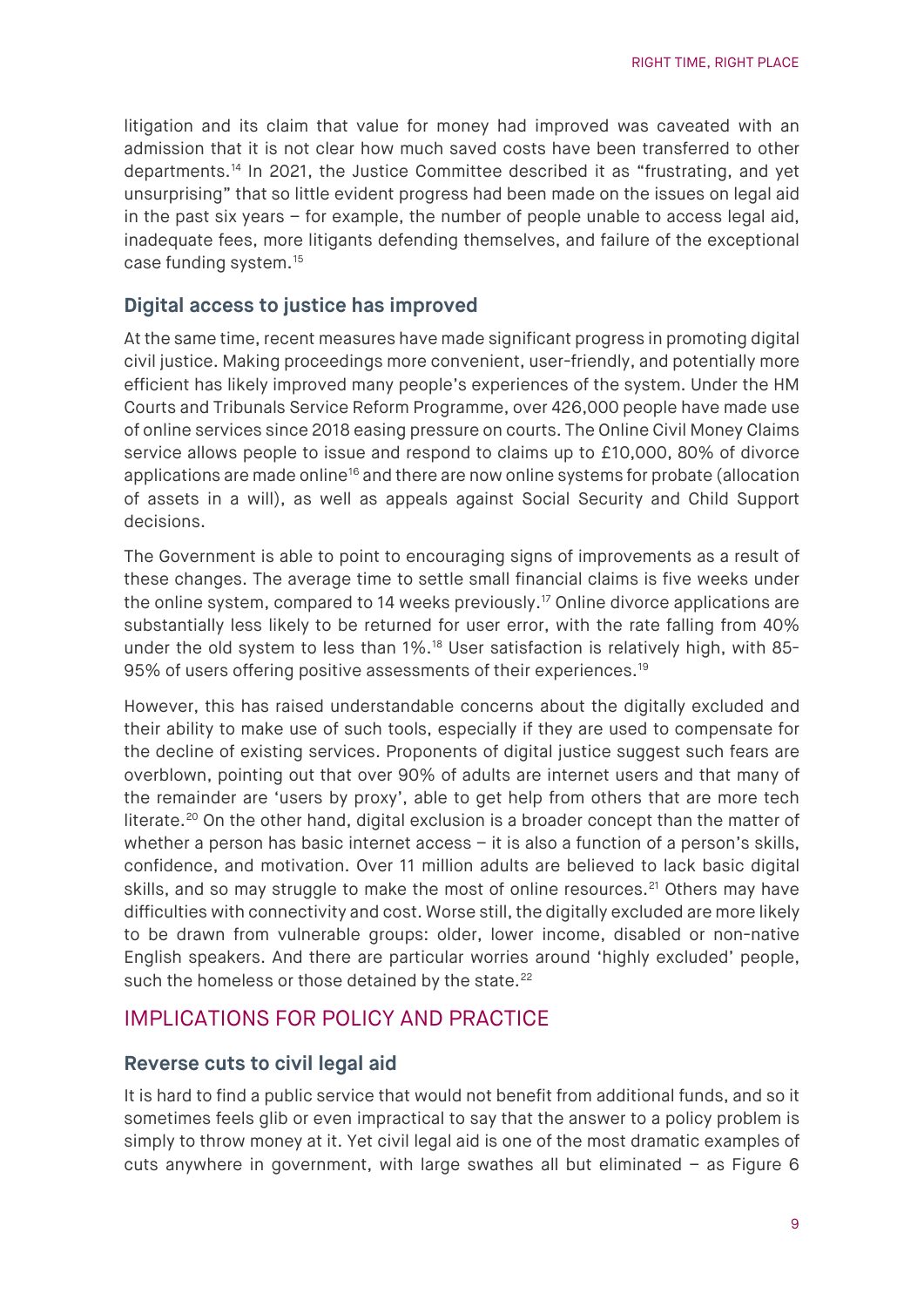showed. It is hard to imagine an effective civil justice system without returning spending to something closer to its previous level.

Participants in our seminar described ways in which the system has adapted to this loss of resources. In particular, there has been a significant growth in pro bono legal advice clinics. For example, the number of clinics in the LawWorks network rose from 175 in 2014 to 300 in 2021.<sup>[23](#page-13-22)</sup> Moreover, there has been greater 'secondary specialisation', with lawyers developing their capacity to offer in-depth advice on areas beyond their day-to-day practice – for instance, building experience in benefits cases.

Yet for all the professional pride in the sector around the pro bono system, there is a clear consensus that this cannot be a substitute for an adequately resourced legal aid system. Advocates of pro bono support insisted that it works best as part of a "rich ecosystem of legal advice provision". Whereas certain sorts of cases lend themselves well to pro bono support – in particular, one-off cases in more simple areas of law, where procedures are more clear-cut – others are less amenable. As a result, one of the major challenges facing pro bono lawyers in recent years has been the loss of specialist organisations to pass clients onto.

The Bach Commission, convened to review legal aid for the Labour Party, described cuts to legal aid as "one of the least cost effective cuts", with Lord Lowe telling the commission that it represents a necessary investment because of its preventative value.<sup>[24](#page-13-23)</sup> For example, family law support can encourage people to make use of mediation rather than engaging in expensive litigation. Following the implementation of LASPO, uptake of mediation fell significantly, likely because people were no longer in contact with the legal aid solicitors that accounted for over 80% of pre-reform referrals to mediation.<sup>[25](#page-13-24)</sup> Similarly, legal aid for employment issues can prevent issues being taken to tribunal. For these sorts of reasons, a 2010 Citizens Advice study estimated that for every £1 legal aid expenditure on:

- *Housing advice*, the state saves £2.34
- *Debt advice*, the state saves £2.98
- *Benefits advice*, the state saves £8.80
- *Employment advice*, the state saves £7.1[326](#page-13-25)

Moreover, legal aid is not, relative to government budgets, especially expensive. For example, a 2017 Law Society report estimated that restoring family legal aid would only cost £14 million a year.<sup>[27](#page-14-0)</sup> Both the Bach Commission and Legal Action Group's Low Commission on the Future of Advice and Legal Support called for £100 million fund for legal advice, with half the funds coming from government and the other half coming from other local and national statutory, commercial, and voluntary providers.<sup>[28](#page-14-1)</sup>

#### **Early, joined-up interventions should be prioritised**

A 2014 Law and Justice Foundation of New South Wales report identified four principles for improving civil justice interventions.<sup>[29](#page-14-2)</sup> It argued that they should aim to be: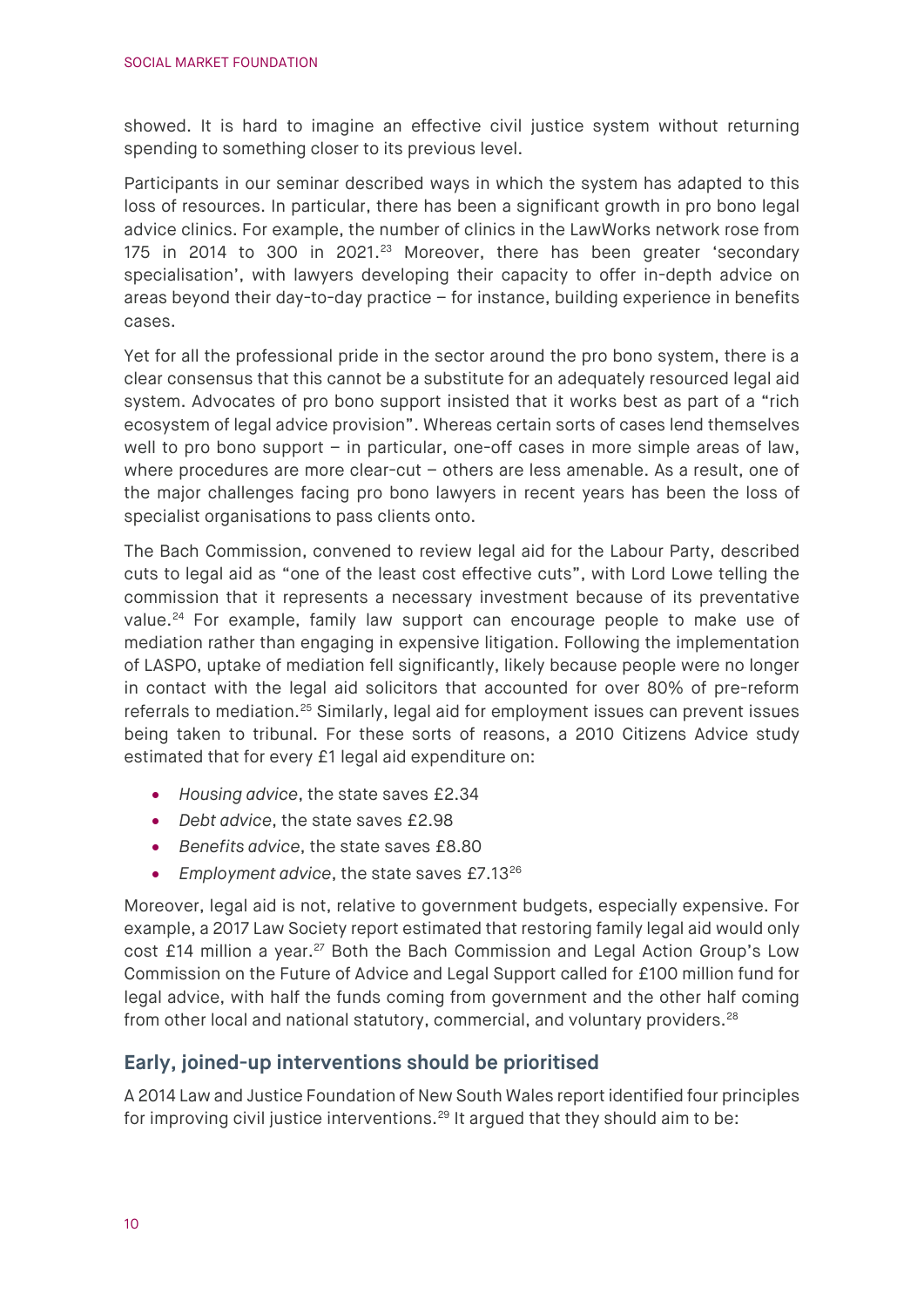- *Targeted*: focused on those in greatest need
- *Joined up*: well co-ordinated with other services
- *Timely*: available to people when they are most useful and effective
- *Appropriate*: suited to the needs and capabilities of the users

These principles were broadly endorsed over the course of the seminar discussion, as we considered what sort of measures ought to be prioritised to ensure that any additional investment in civil justice has maximal impact.

In particular, there was widespread agreement on the importance of early intervention. It was observed that civil justice issues have a tendency to cluster and compound. As we saw above, 22% of people facing civil justice issues have four of them. Moreover, these issues can cause and exacerbate one another: for example, domestic violence and family breakdown are linked, and can lead people to lose their homes, which can contribute to financial, debt, and employment problems.<sup>[30](#page-14-3)</sup> As one participant put it, "*you get a snowball effect, so getting in early can avoid crises occurring*".

At the same time, other participants pushed back against some of the excitement around early intervention: "*it sounds very snappy and very straightforward, but actually in the context of sometimes quite chaotic lives what early intervention is, can be or should be is quite difficult to pin down*". The people that would be most likely to benefit from early intervention can often be hard to reach and unwilling to engage. As we have already seen, civil justice problems are often not conceived of in legal terms. As a result, focusing too heavily on early intervention risks missing those that are not in a place to take advantage of it, and at worst picks off the 'low hanging fruit' and fails to help the most severely disadvantaged. That is why the Law and Justice Foundation called for "timely" intervention, waiting for people to reach the 'tipping point' when they are ready to access help and being available when needed.

*Joining-up* civil legal support with other services was seen as critical to this effort. The key, some participants argued, is to "*take the services to where people go, don't expect them to find you*". To this end, many people argued that legal advice services should more often be co-located in places like council offices, libraries, hospitals or GP surgeries.

Medical settings seem to be particularly critical. As one participant put it, many people "*don't necessarily know what it is that they need, but they're going to talk to a doctor about their problems*". Indeed, as we saw above, one in seven people with a civil justice problem consult their doctor about it, the third most popular source of help after friends/family and professional solicitors.

Medical-legal partnerships have operated in the USA and Australia for several decades, but British institutions are beginning to look more closely at some aspects of the model. A report last year from the Administrative Justice Council examined a number of cases of advice centres set up within hospitals, helping people to deal with issues like housing benefits, disability, and debt. $31$  These services are believed to produce cost savings for the hospitals because they can free up beds (e.g. in cases where patients cannot be discharged due to outstanding housing issues), limit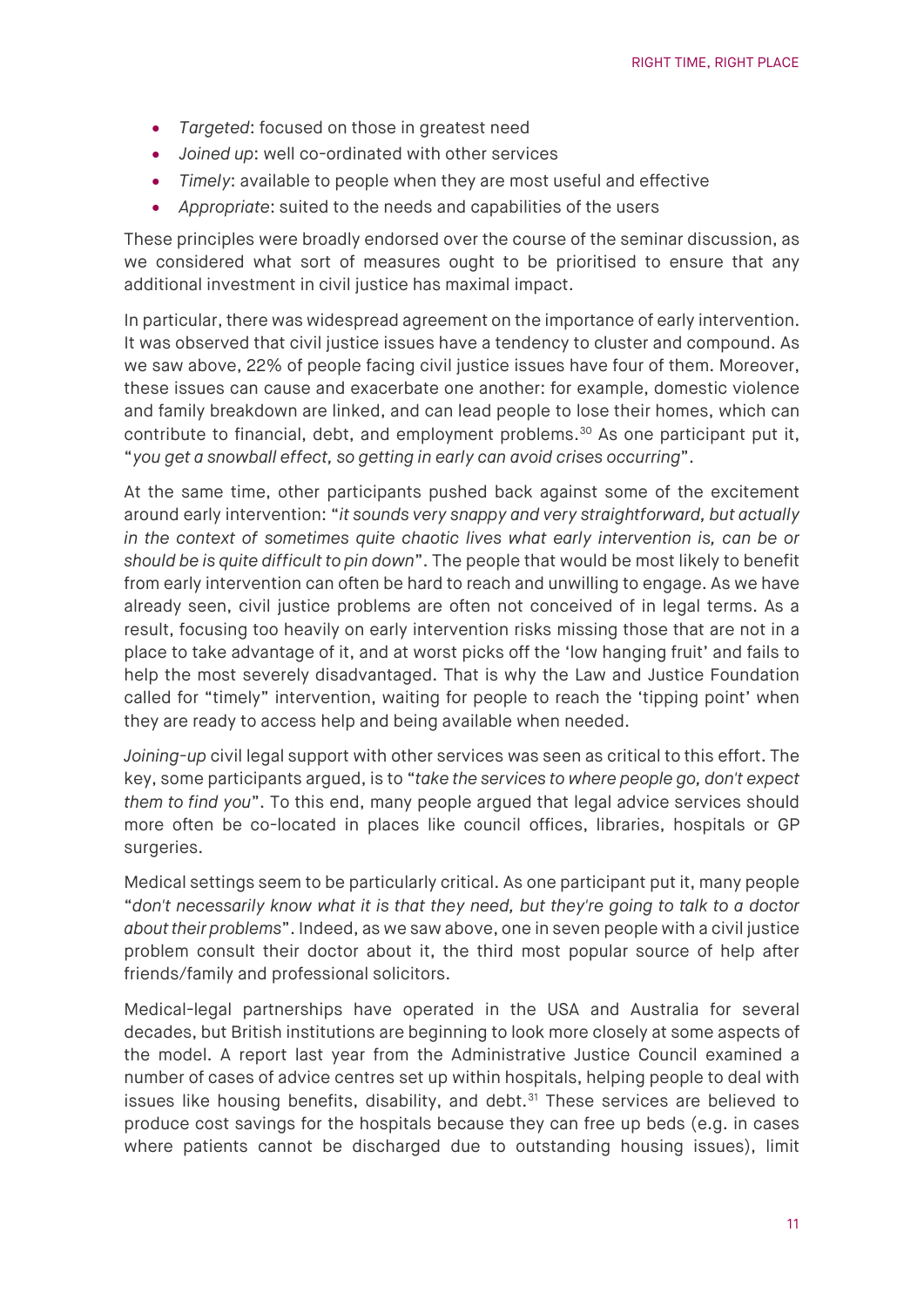clinician time spent on administrative and welfare issues and, hopefully reduce the chances of people falling sick again in the long run.

However, such benefits are only likely to be realised if there is genuine collaboration and integration between legal and other services, with effective communication and knowledge sharing. In practice, even in countries with well-established integrated institutions, like Australia, that does not always happen, and there is a risk of organisations merely co-existing side-by-side[.32](#page-14-5) 'Joining-up' legal and other services carries a range of challenges, including a lack of resources, weak relationships, and differences in professional strategy, culture and ways of working. [33](#page-14-6) It should also be approached pragmatically. Integration can be more or less formal, running from ad hoc shared projects to written contracts and memoranda of understanding. It need not take the form of multiple organisations operating from a single location, either  $-$  for example, individual members of staff can be 'posted' to partner offices.

Policymakers have a role to play in supporting such forms of coordination and integration. They can develop infrastructure and resources that help relevant people to find and get to know one another – for example, collating directories, supporting forums for networking and providing legal education. For instance, the Community Legal Service Partnerships introduced in England and Wales in the late 1990s employed regional managers to bring relevant stakeholders together, and offered seed funding for partnership activities. However, their success varied from place to place, in part due to local conditions, but also due to limited resources and tight timescales, and they were eventually phased out. [34](#page-14-7) Policymakers can also incentivise or compel relationship-building through funding structures. The Community Legal Advice Centres introduced under New Labour forcibly integrated organisations to try and produce 'one stop shops' for advice across a range of areas of law before they were scrapped by the Coalition government.

Australian governments have picked up the baton and made more progress in coordinating civil justice with other services. Legal Aid New South Wales runs Cooperative Legal Services Delivery program partnerships, coalitions that bring together community legal centres, court services, family and domestic violence services among other stakeholders. They work together to identify unmet needs and ensure those in need are referred as quickly as possible to the appropriate services.<sup>[35](#page-14-8)</sup> Partnerships are facilitated by a regional coordinator, and meet four times a year. Along a similar model, Queensland runs what are called Regional Legal Assistance forums.<sup>36</sup>

This dynamic, with other countries taking inspiration from and building on innovations in England and Wales, was seen by some in the seminar as reflective of the countries' declining international position in the area of civil justice:

#### **"It used to be 10 years ago that everybody looked to England and Wales when we were talking about access to justice, whereas now the UK has become rather peripheral."**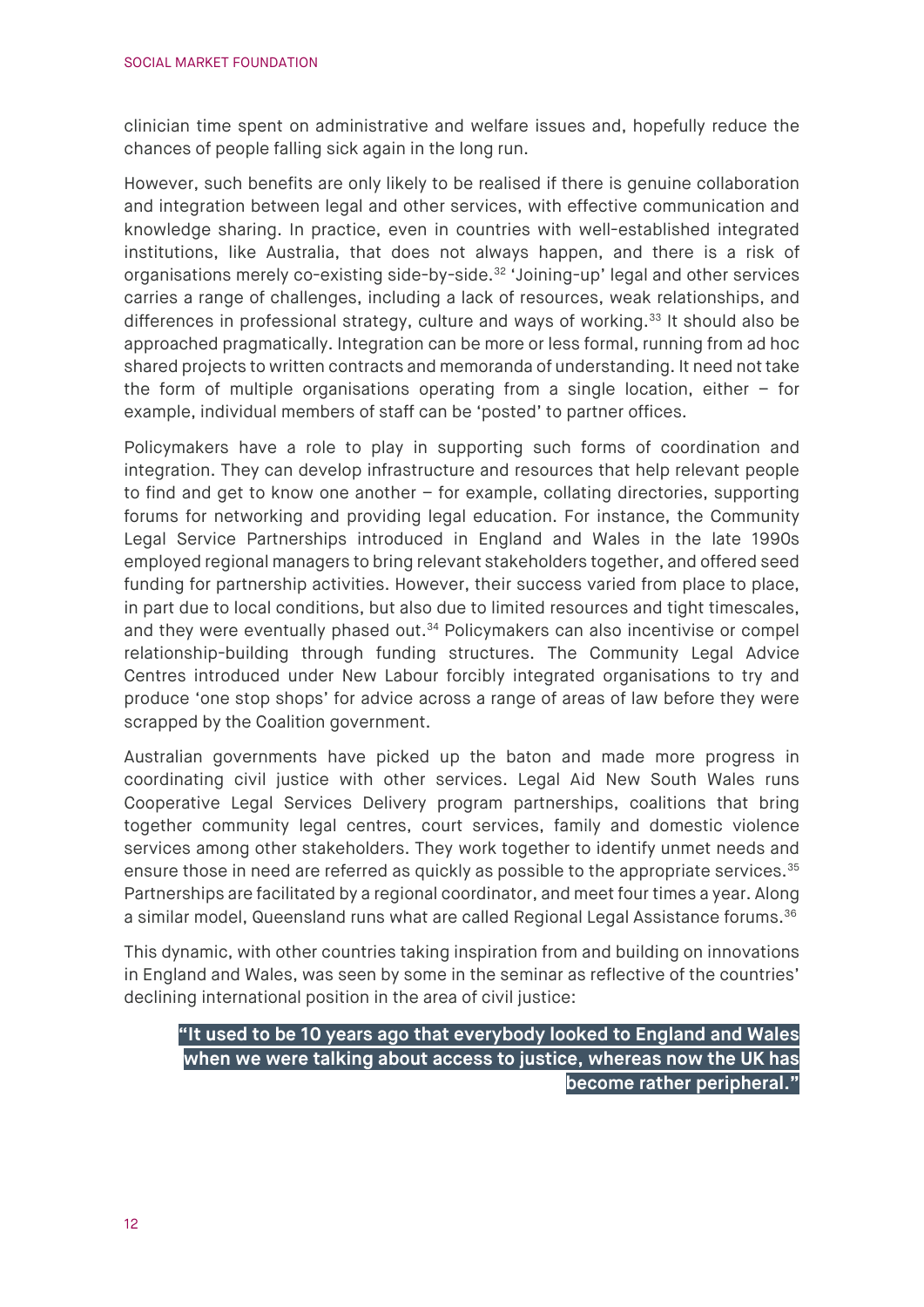## **Collect better and more timely data**

We saw above that the most recent official government analysis of the prevalence, nature and consequences of civil justice issues comes from 2014/15. That was, clearly, quite a long time ago – particularly since fairly radical policy changes have bedded in over the intervening period, not to mention the disruption of the pandemic. If we are to understand the state of civil justice in this country, to show that it matters, and to appreciate the impact of policy, we need more regular and timely data. To their credit, the Legal Services Board and the Law Society have attempted to fill this gap with their own survey, but the government should not be outsourcing data collection on such a key issue in this way.

One seminar participant described themselves as "*genuinely shocked*" by the current state of affairs. As they put it:

## **"if you're looking at a system that, realistically, I think we all know is broken, then you need to have the data to work out where its broken… it points to a lack of prioritisation in this area."**

Another participant indicated that the Ministry of Justice is looking at repeating its legal needs analysis soon. This would be extremely valuable, as such an exercise is long overdue. However, it should look to move beyond ad hoc exercises and give civil justice the prominence and attention it deserves, by regularly and routinely monitoring the state of civil justice in the country. For example, the Ministry of Justice could conduct a biannual Civil Justice Survey for England and Wales.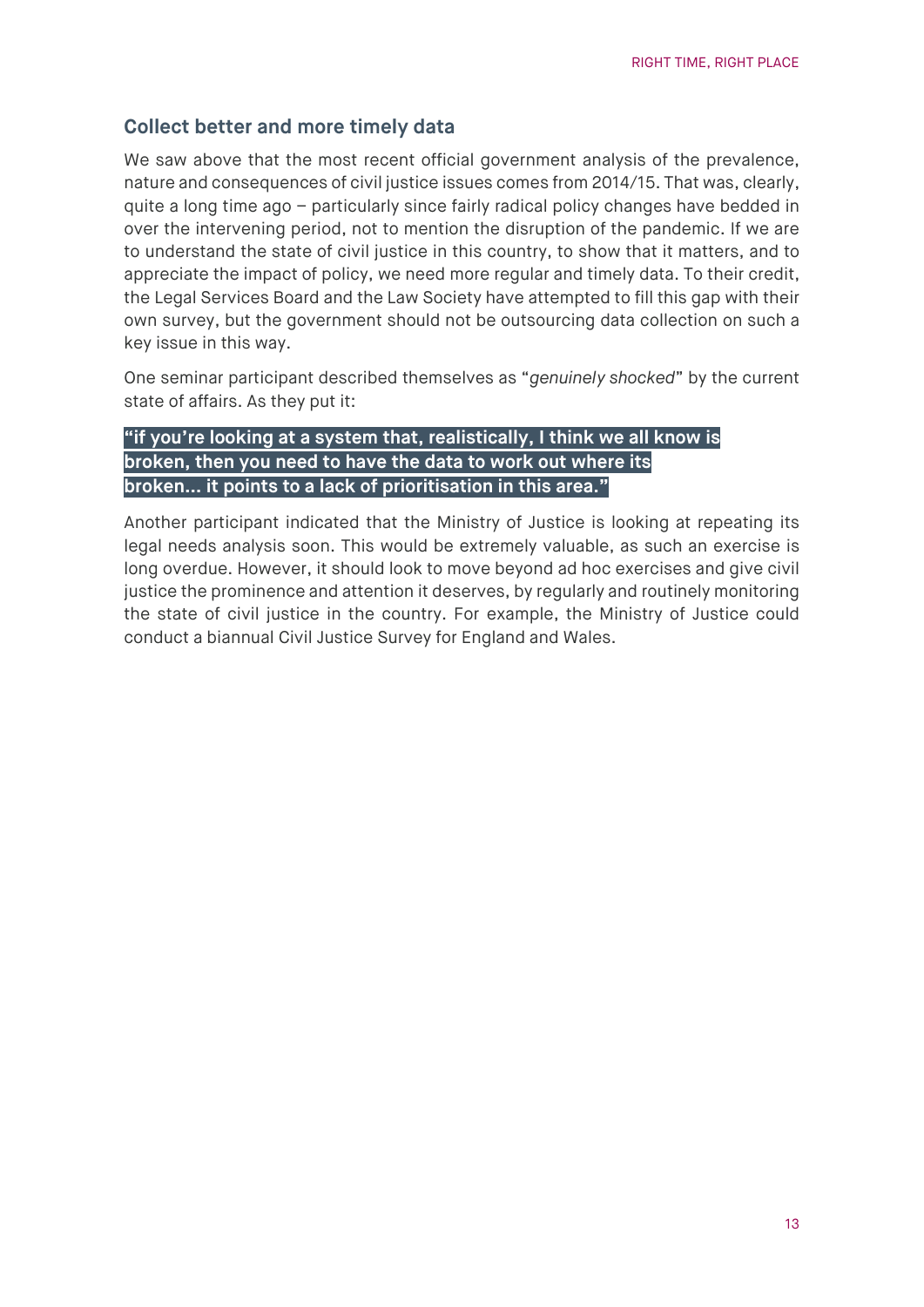# ENDNOTES

<span id="page-13-0"></span><sup>1</sup> Ministry of Justice (2017), [Key Findings from the Legal Problem and Resolution Survey, 2014-](https://assets.publishing.service.gov.uk/government/uploads/system/uploads/attachment_data/file/596491/key-findings-from-legal-problem-resolution-survey-2014-to-2015.pdf) [15.](https://assets.publishing.service.gov.uk/government/uploads/system/uploads/attachment_data/file/596491/key-findings-from-legal-problem-resolution-survey-2014-to-2015.pdf)

<span id="page-13-1"></span><sup>2</sup> Law Society & Legal Services Board (2020), [Legal needs of individuals in England and Wales](https://legalservicesboard.org.uk/wp-content/uploads/2020/01/Legal-Needs-of-Individuals-Technical-Report-Final-January-2020.pdf)  [Technical Report 2019/20.](https://legalservicesboard.org.uk/wp-content/uploads/2020/01/Legal-Needs-of-Individuals-Technical-Report-Final-January-2020.pdf)

<span id="page-13-2"></span><sup>3</sup> MoJ, [Key Findings from the Legal Problem and Resolution Survey;](https://assets.publishing.service.gov.uk/government/uploads/system/uploads/attachment_data/file/596491/key-findings-from-legal-problem-resolution-survey-2014-to-2015.pdf) Law Society & LSB, Legal [needs of individuals.](https://legalservicesboard.org.uk/wp-content/uploads/2020/01/Legal-Needs-of-Individuals-Technical-Report-Final-January-2020.pdf)

<span id="page-13-3"></span><sup>4</sup> MoJ, [Key Findings from the Legal Problem and Resolution Survey.](https://assets.publishing.service.gov.uk/government/uploads/system/uploads/attachment_data/file/596491/key-findings-from-legal-problem-resolution-survey-2014-to-2015.pdf)

<span id="page-13-4"></span><sup>5</sup> Pleasance, P. & Balmer, N. (2018)[, Measuring the Accessibility and Equality of Civil Justice,](https://link.springer.com/article/10.1007/s40803-018-0079-0/tables/1) Hague Journal on the Rule of Law 10.

<span id="page-13-5"></span><sup>6</sup> MoJ, [Key Findings from the Legal Problem and Resolution Survey.](https://assets.publishing.service.gov.uk/government/uploads/system/uploads/attachment_data/file/596491/key-findings-from-legal-problem-resolution-survey-2014-to-2015.pdf)

<span id="page-13-6"></span><sup>7</sup> Pleasance & Balmer, [Measuring the Accessibility and Equality of Civil Justice,](https://link.springer.com/article/10.1007/s40803-018-0079-0/tables/1)

<span id="page-13-7"></span><sup>8</sup> Equality and Human Rights Commission (2018). [The impact of LASPO on routes to justice.](https://www.equalityhumanrights.com/sites/default/files/the-impact-of-laspo-on-routes-to-justice-september-2018.pdf)

<span id="page-13-8"></span><sup>9</sup> House of Commons Justice Committee (2021). The Future of Legal Aid: <https://publications.parliament.uk/pa/cm5802/cmselect/cmjust/70/7006.htm>

<span id="page-13-9"></span><sup>10</sup> Equality and Human Rights Commission, [The impact of LASPO.](https://www.equalityhumanrights.com/sites/default/files/the-impact-of-laspo-on-routes-to-justice-september-2018.pdf)

<span id="page-13-10"></span><sup>11</sup> Ministry of Justice[, Legal Aid Statistics.](https://legalaidtools.apps.alpha.mojanalytics.xyz/)

<span id="page-13-11"></span><sup>12</sup> Equality and Human Rights Commission, [The impact of LASPO.](https://www.equalityhumanrights.com/sites/default/files/the-impact-of-laspo-on-routes-to-justice-september-2018.pdf)

<span id="page-13-12"></span><sup>13</sup> House of Commons Justice Committee (2015), Impact of changes to civil legal aid under [Part 1 of the Legal Aid, Sentencing and Punishment of Offenders Act 2012.](https://publications.parliament.uk/pa/cm201415/cmselect/cmjust/311/31103.htm)

<span id="page-13-13"></span><sup>14</sup> Justice Committee, [Future of Legal Aid.](https://publications.parliament.uk/pa/cm5802/cmselect/cmjust/70/7006.htm)

<span id="page-13-14"></span> $15$  [Ibid.](https://publications.parliament.uk/pa/cm5802/cmselect/cmjust/70/7006.htm)

<span id="page-13-15"></span><sup>16</sup> <https://www.gov.uk/guidance/hmcts-services-online-divorce-and-financial-remedy>

<span id="page-13-16"></span><sup>17</sup> <https://www.gov.uk/guidance/hmcts-services-online-civil-money-claims>

<span id="page-13-17"></span><sup>18</sup> <https://www.gov.uk/guidance/hmcts-services-online-divorce-and-financial-remedy>

<span id="page-13-18"></span><sup>19</sup> [https://www.gov.uk/guidance/hmcts-services-online-civil-money-claims;](https://www.gov.uk/guidance/hmcts-services-online-civil-money-claims) [https://www.gov.uk/guidance/hmcts-services-online-divorce-and-financial-remedy;](https://www.gov.uk/guidance/hmcts-services-online-divorce-and-financial-remedy) [https://www.gov.uk/guidance/hmcts-services-probate-online;](https://www.gov.uk/guidance/hmcts-services-probate-online)

<https://www.gov.uk/guidance/hmcts-services-social-security-and-child-support-tribunal>

<span id="page-13-19"></span><sup>20</sup> <https://www.infolaw.co.uk/newsletter/2019/06/online-court-digitisation-justice/>

<span id="page-13-21"></span><span id="page-13-20"></span><sup>21</sup> JUSTICE (2018), [Preventing Digital Exclusion from Online Justice.](https://files.justice.org.uk/wp-content/uploads/2018/06/06170424/Preventing-Digital-Exclusion-from-Online-Justice.pdf)  $22$  [Ibid.](https://files.justice.org.uk/wp-content/uploads/2018/06/06170424/Preventing-Digital-Exclusion-from-Online-Justice.pdf)

<span id="page-13-22"></span><sup>23</sup> LawWorks (2021), [LawWorks Clinics Network Report.](https://www.lawworks.org.uk/sites/default/files/files/LawWorks-Clinics-Report-2020-web.pdf)

<span id="page-13-23"></span><sup>24</sup> Bach Commission (2017), [The Right to Justice.](https://www.fabians.org.uk/wp-content/uploads/2017/09/Bach-Commission_Right-to-Justice-Report-WEB.pdf)

<span id="page-13-24"></span><sup>25</sup> Equality and Human Rights Commission, [The impact of LASPO.](https://www.equalityhumanrights.com/sites/default/files/the-impact-of-laspo-on-routes-to-justice-september-2018.pdf)

<span id="page-13-25"></span> $26$  Citizens Advice (2010), [Towards a business case for legal aid.](https://namati.org/wp-content/uploads/2015/12/Citizens-Advice-Bureau-Towards-a-business-case-for-legal-aid.pdf)